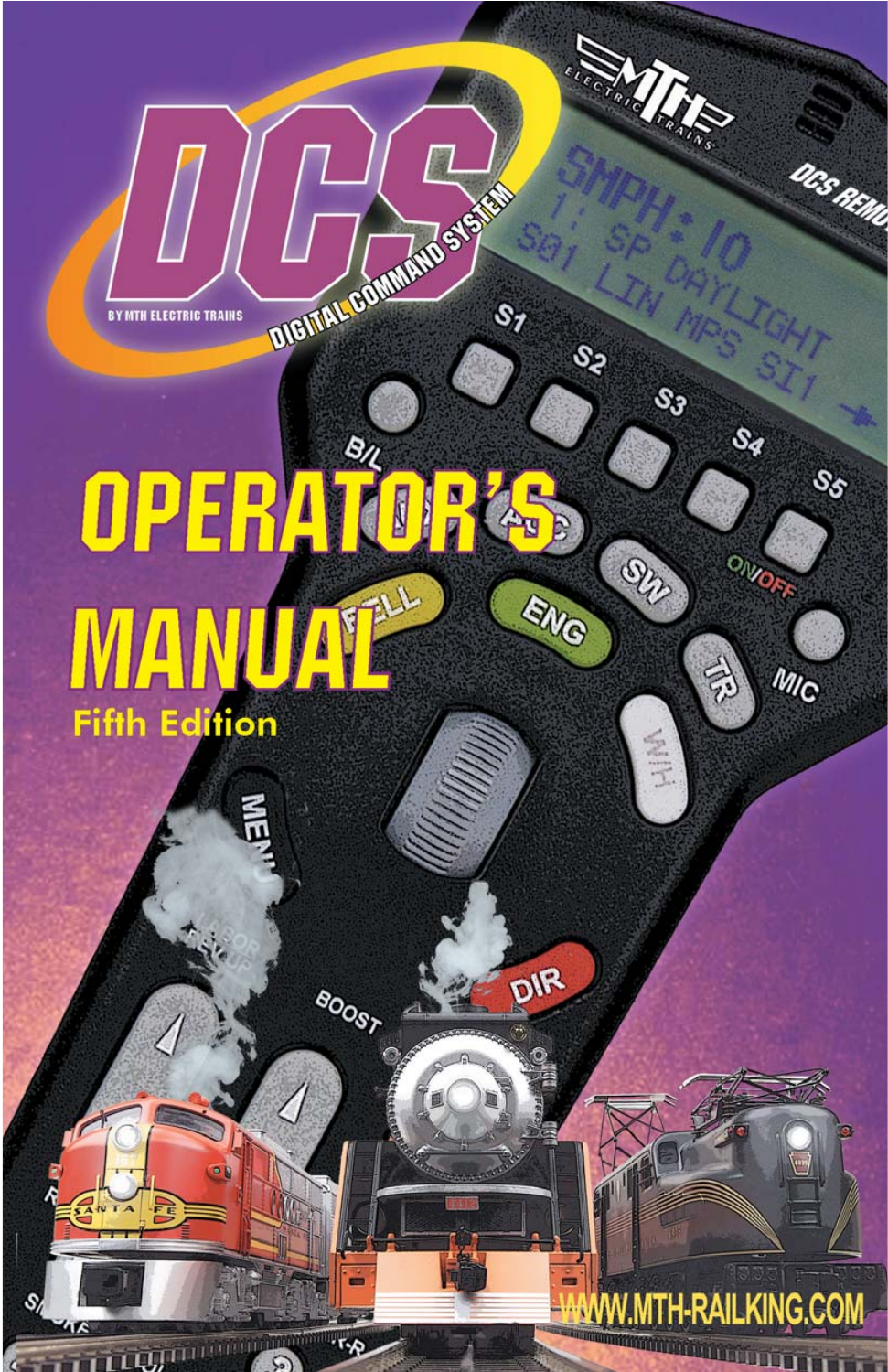## Take Total Control



### **SYSTEM REQUIREMENTS**

Maximum Power Input:

**AC Power Supply** 0-22VAC, 190VA, 10.0 AMP **DC Power Supply** 24VDC, 10.0 AMP **Auxiliary Power Supply** 12-22VAC, 1.5 AMP

Welcome to the world of digital command control! M.T.H. Electric Trains® has developed the most advanced and user-friendly layout control system available in model railroading today. The Digital Command System (DCS) allows you to achieve realistic operation heretofore unknown in the hobby. DCS was designed so that even the most advanced operations can be performed easily, so you can quickly begin to enjoy the hobby at a whole new level.

With DCS you can control every command-capable locomotive on your layout, including TMCC locomotives, independently. For Proto-Sound® 2.0 locomotives, you can adjust lighting, chuff rate or diesel rev level, sound and smoke volume for each locomotive; dial up a specific scale speed; program multiple-headed locomotives to act as one; record and playback an operational script; and much, much more.

These operating instructions include Quick-Connect instructions that tell you how to set up a loop of track quickly and get running right away, so you can gain the benefit of DCS command features as soon as possible. The Quick-Connect section is followed by more advanced connection and operation information.

#### CAUTION: ELECTRICALLY OPERATED PRODUCT:

Not recommended for children under 10 years of age. M.T.H. recommends adult supervision with children ages 10 - 16. As with all electric products, precautions should be observed during handling and use to reduce the risk of electric shock.

WARNING: When using electrical products, basic safety precautions should be observed, including the following: Read this manual thoroughly before using this device.

- M.T.H. recommends that all users and persons supervising use examine the hobby transformer and other electronic equipment periodically for conditions that may result in the risk of fire, electric shock, or injury to persons, such as damage to the primary cord, plug blades, housing, output jacks or other parts. In the event such conditions exist, the train set should not be used until properly repaired.
- Do not operate your layout unattended. Obstructed accessories or stalled trains may overheat, resulting in damage to your layout.
- This train set is intended for indoor use. Do not use if water is present. Serious injury or fatality may result.
- Do not operate the hobby transformer with damaged cord, plug, switches, buttons or case.

This product may be protected by one or more of the following patents: 6,019,289; 6,280,278; 6,281,606; 6,291,263; 6,457,681; 6,491,263; 6,604,641; 6,619,594; 6,624,537; 6,655,640.

©2008, M.T.H. Electric Trains®, Columbia, MD 21046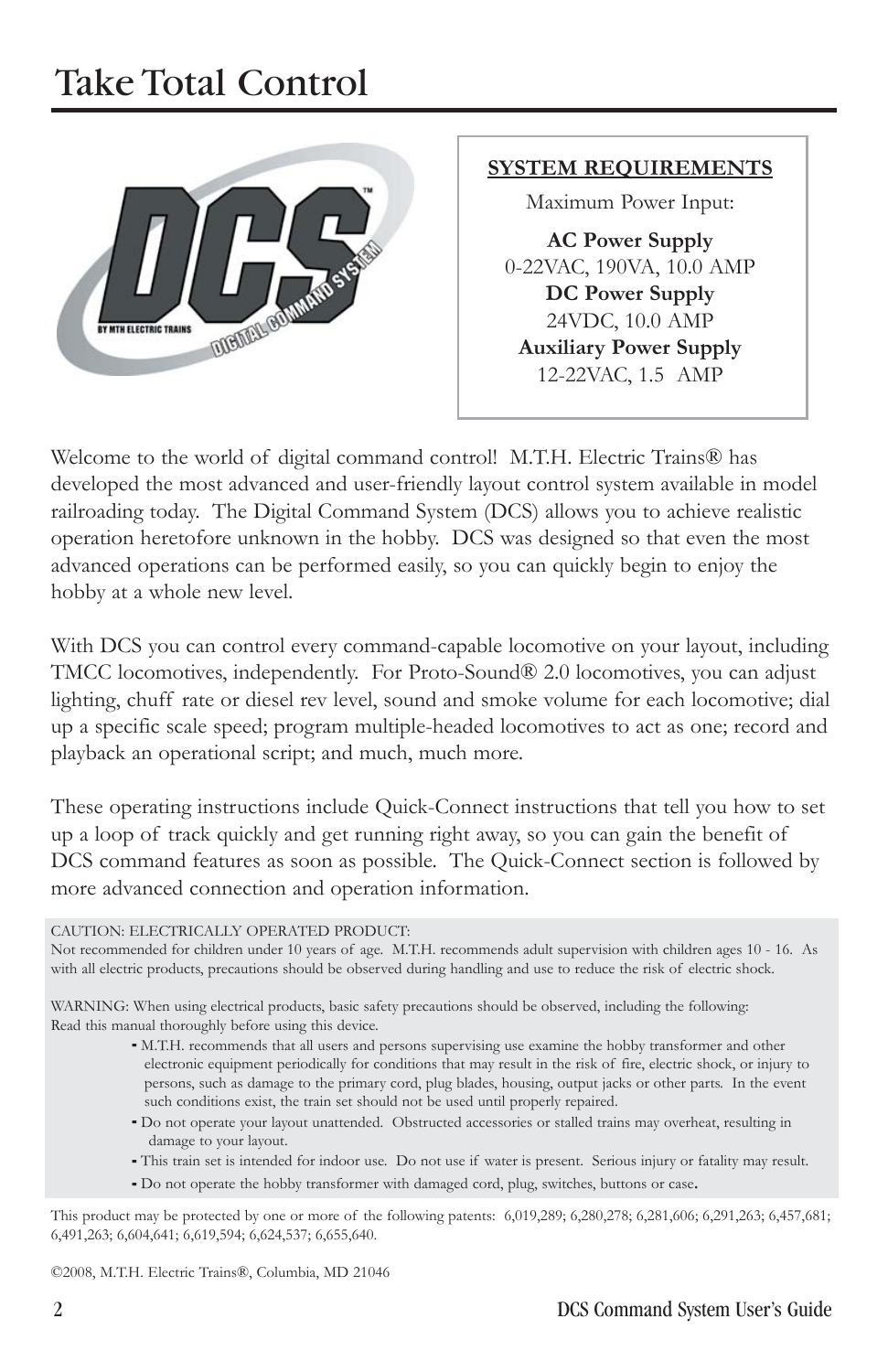## Table of Contents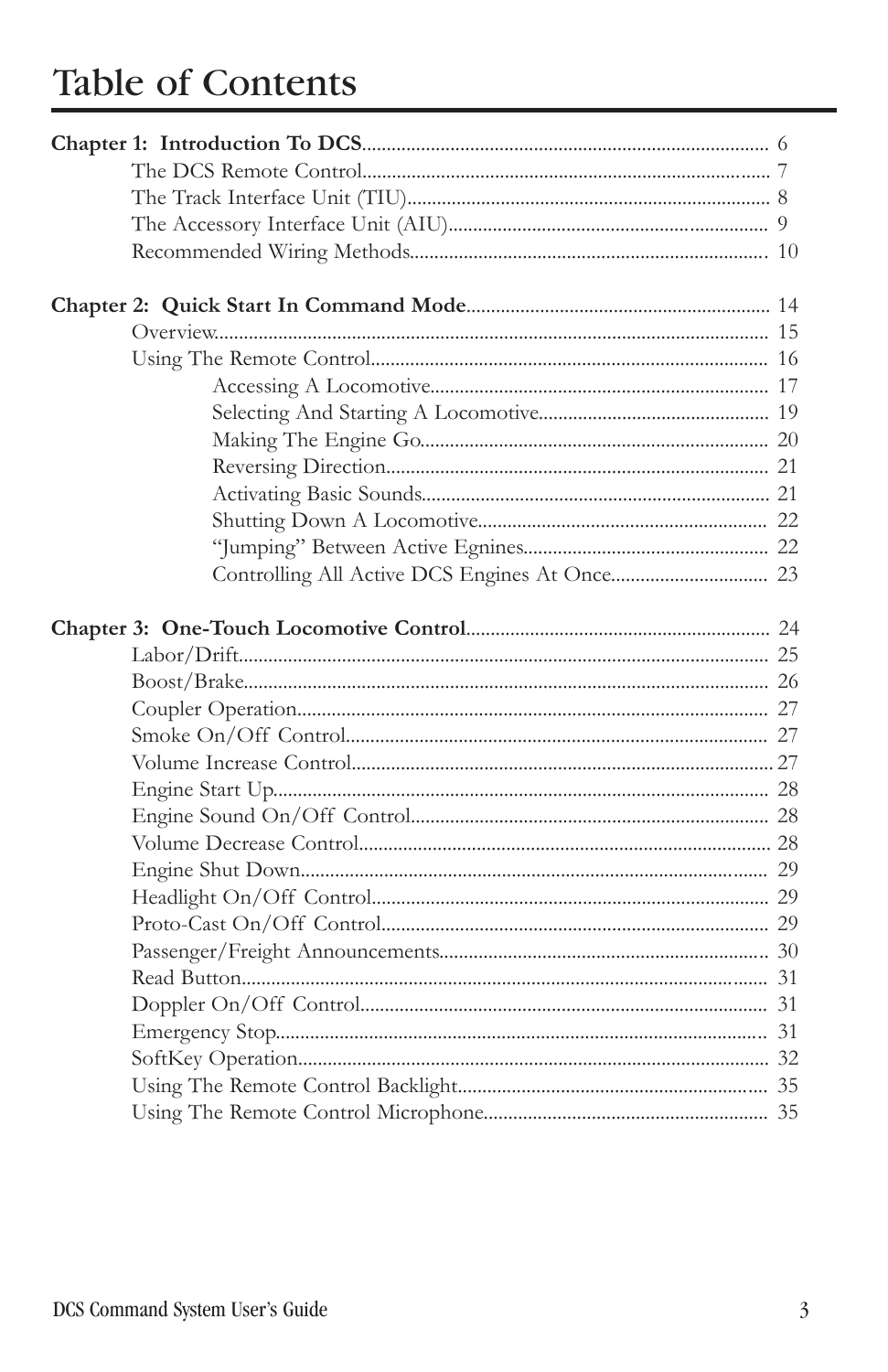| DCS Command System User's Guide |  |
|---------------------------------|--|